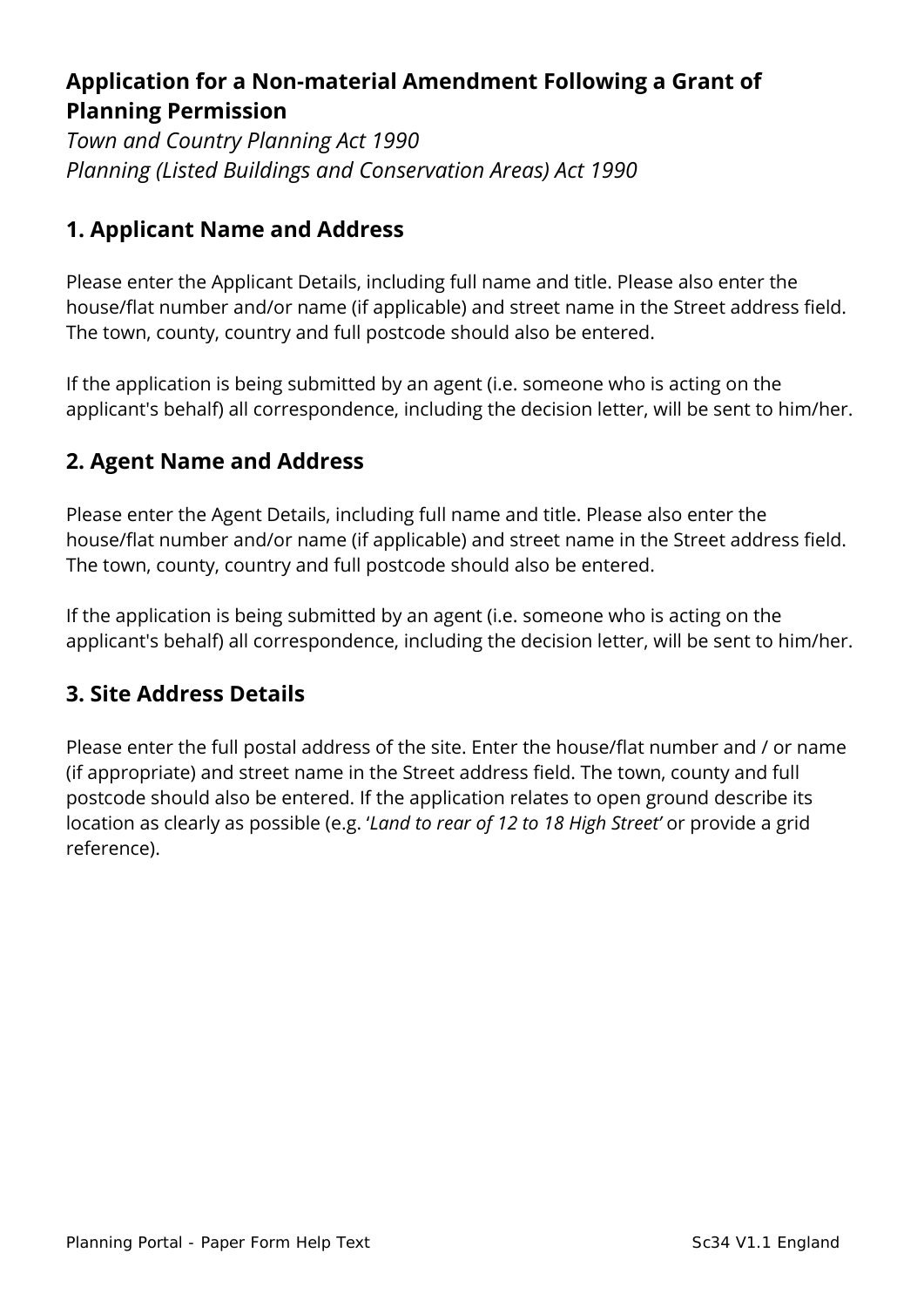## **4. Pre-application Advice**

The local authority may be able to offer (possibly for a fee) pre-application discussions before a formal application is submitted in order to guide applicants through the process. This can minimise delays later in processing the application.

Pre-application discussions can also help you and the planning authority identify areas of concern about your proposed development so that you can give consideration to amending your proposal before the application is submitted. The advice and guidance given to you at the pre-application stage is given in good faith. However, it does not guarantee or supply a definitive undertaking as to whether your proposal is likely to be acceptable.

If you have received pre-application advice from the planning service please indicate the reference/date of any correspondence or discussion and the name of the officer. If you do not know these details then please state '*Unknown*'.

This will assist the Council in dealing with your application as quickly as possible.

## **5. Eligibility**

Only a person who has an interest in the land to which the non-material amendments relates, or someone else acting on their behalf, can apply. Examples of people with a legal interest in the land are:

- A freeholder
- A holder of a lease of over 7 years (whether as head lessee, sub-lessee or tenant of an agricultural holding)
- A mortgagee
- Someone with an estate contract (i.e. an option to acquire a legal interest in the land or a contract to purchase the land)

If you are not the sole owner of all the land to which this application relates, you are required to notify any other owners or tenants of agricultural holdings of this application, as set out in **Article 10(3) of The Town and Country Planning (Development Management** [Procedure\) \(England\) Order 2015.](http://www.legislation.gov.uk/uksi/2015/595/article/10/made)

This notification must state what the application is for, and where the person can view a copy of it, and that any representations about the application must be made to the local planning authority within 14 days of the date when the notice is given.

[Download a copy of the notice.](https://ecab.planningportal.co.uk/uploads/1app/notices/nma_notice.pdf)

*…continued on next page…*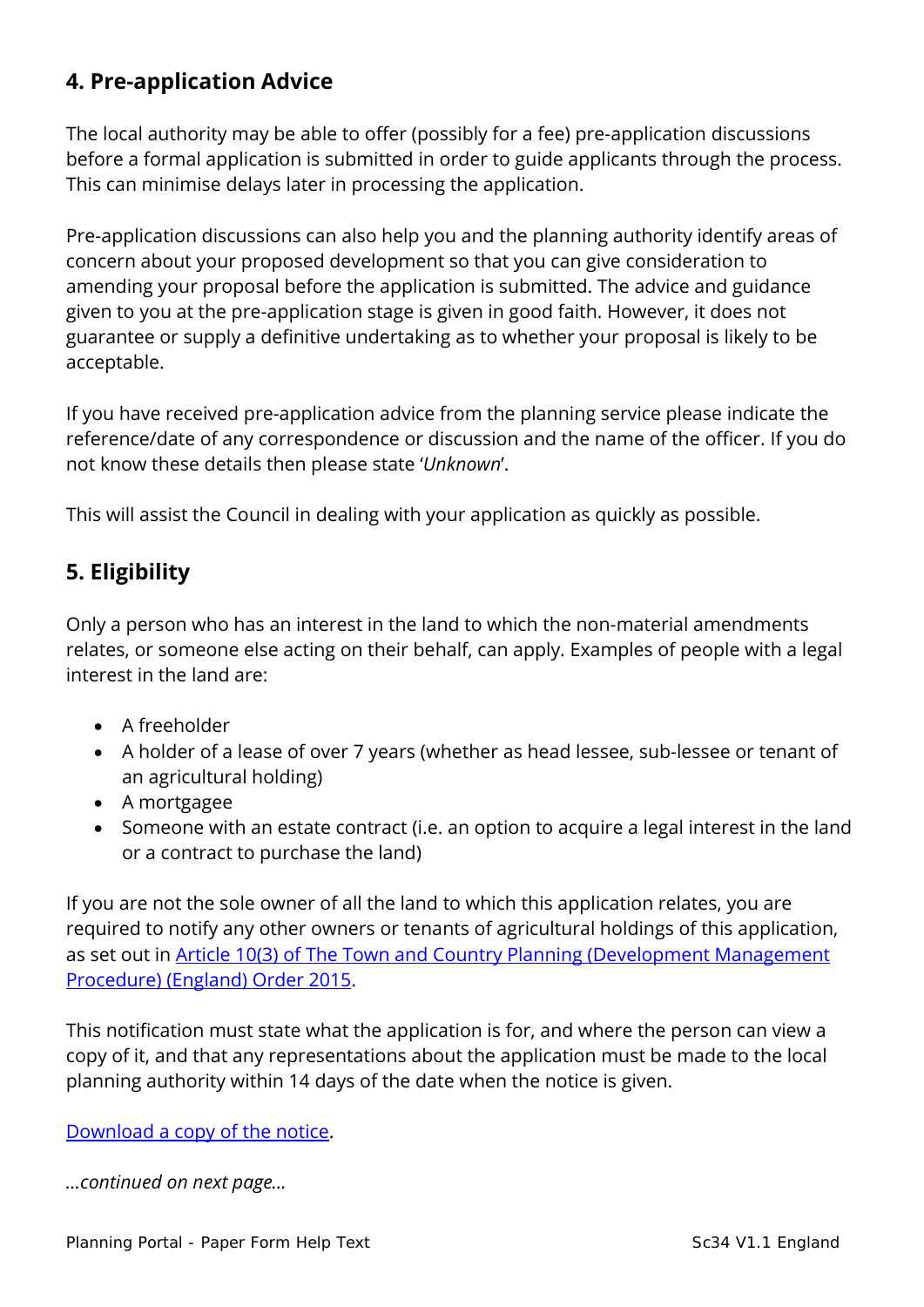If notification has been given under this section, you must include details of everyone notified. It is not necessary as part of this application to seek to identify any unknown owners, as this will have been done as part of the original application.

If you do not have an interest in the part of the land to which the proposed non-material amendment relates, or notification is required under article 10(3) but has not been carried out, you will not be able to proceed with this application.

## **6. Council Employee / Member**

You must declare whether the applicant or agent is a member of the council's staff, an elected member of the Council or related to a member of staff or elected member of the Council.

Serving elected members or planning officers who submit their own planning applications should play no part in their determination and such applications should be determined by the planning committee rather than by planning officers under delegated powers.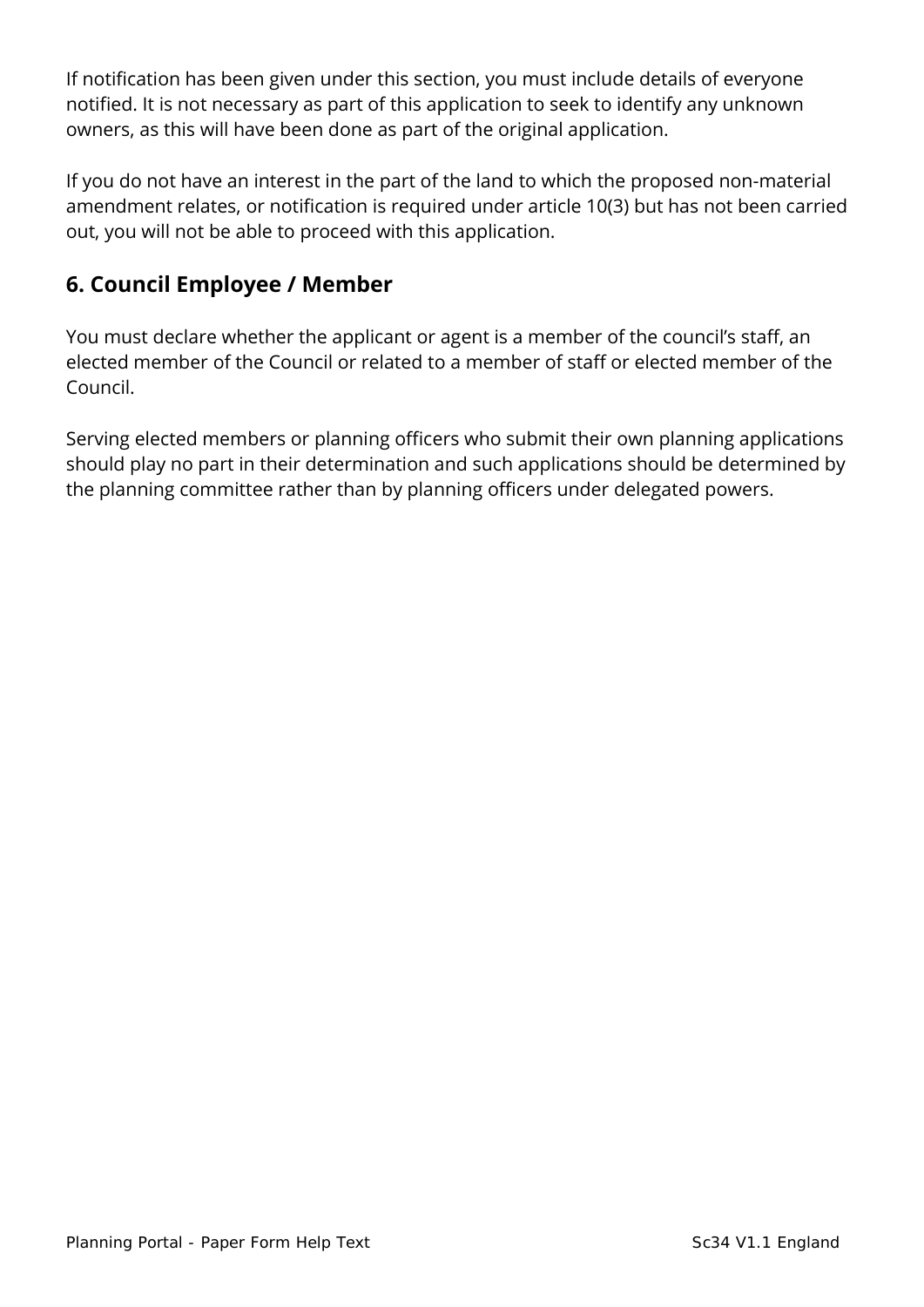# **7. Description of Your Proposal**

Please describe the development or works as shown on the original decision letter.

The original application type will be one of the following:

- Householder planning application
- Householder and conservation area consent
- Householder and listed building consent
- Full planning application
- Outline application some matters reserved
- Outline application all matters reserved
- Full and conservation area
- Full and listed building
- Full and advertisement

The statutory definition for 'householder application' appears in [Article 2\(1\) of The Town](http://www.legislation.gov.uk/uksi/2015/595/article/2/made)  [and Country Planning \(Development Management Procedure\) \(England\) Order 2015](http://www.legislation.gov.uk/uksi/2015/595/article/2/made)

#### A **Householder application** is:

- (a) an application for planning permission for development of an existing dwellinghouse, or development within the curtilage of such a dwellinghouse for any purpose incidental to the enjoyment of the dwellinghouse, or
- (b) an application for any consent, agreement or approval required by or under a planning permission, development order or local development order in relation to such development,

but does not include an application for change of use or an application to change the number of dwellings in a building;

## **8. Non-material Amendment(s) Sought**

Please describe clearly the amendment(s) you wish to make and why you wish to make it. Please provide any plans necessary to show the proposed amendment(s), ensuring that what is shown matches the description on the form. Any plans provided must be to a metric scale and any figured dimensions given in metres and a scale bar should be included. Each plan should show the direction of North.

## **9. Planning Application Requirements**

Use the checklist to ensure that the forms have been correctly completed and that all relevant information is submitted.